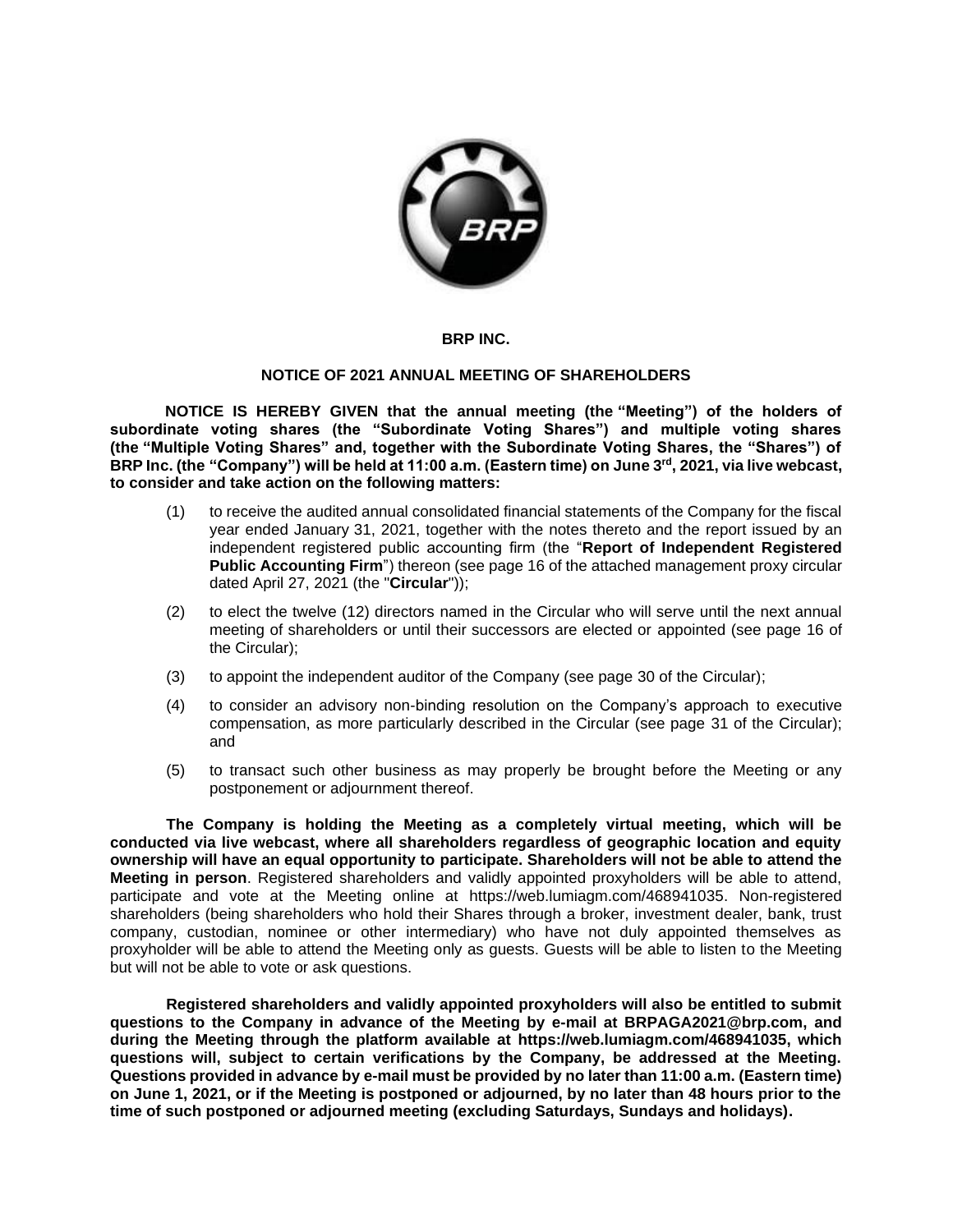## **Following the Meeting, the webcast of the Meeting will also be accessible on the Company's website at [www.brp.com](http://www.brp.com/) until next year's annual meeting of shareholders.**

The Company is using the notice-and-access procedures permitted by Canadian securities laws for the delivery of the Circular, the audited annual consolidated financial statements of the Company for the fiscal year ended January 31, 2021, together with the notes thereto, the independent auditor's report thereon and the related management's discussion and analysis, and other related materials of the Meeting (the "**Proxy Materials**") to both its registered and nonregistered shareholders. Under the notice-and-access procedures, instead of receiving paper copies of the Proxy Materials, shareholders will receive a notice of availability of proxy materials (the "**Notice-and-Access Letter**") (which provides information on how to access copies of the Proxy Materials, how to request a paper copy of the Proxy Materials and details about the Meeting). The Notice-and-Access Letter and voting instruction form or form of proxy have been sent to both registered and non-registered shareholders. Notice-and-access substantially reduces the Company's printing and mailing costs and is more environmentally friendly as it reduces paper and energy consumption.

**As a shareholder of the Company, it is very important that you read the Circular and other Proxy Materials carefully.** The Circular, which may be accessed on the Company's website at ir.brp.com and under its profiles on SEDAR at www.sedar.com and EDGAR at www.sec.gov, contains important information with respect to voting your Shares and the matters to be dealt with at the Meeting. Also enclosed is a form of proxy for the Meeting. The audited annual consolidated financial statements of the Company for the fiscal year ended January 31, 2021, together with the notes thereto, the independent auditor's report thereon and the related management's discussion and analysis may also be accessed on the Company's website at ir.brp.com and under its profiles on SEDAR at www.sedar.com and EDGAR at www.sec.gov.

The Company's board of directors has fixed the close of business on April 21, 2021 as the record date for determining shareholders entitled to receive notice of, and to vote at, the Meeting, or any postponement or adjournment thereof. No person who becomes a shareholder of record after that time will be entitled to vote at the Meeting or any postponement or adjournment thereof.

As a shareholder of the Company, it is very important that you vote your Shares. If you wish that a person other than the management nominees identified on the form of proxy or voting instruction form attend and participate at the Meeting as your proxy and vote your Shares, including if you are a non-registered shareholder and wish to appoint yourself as proxyholder to participate and vote at the Meeting, you MUST first insert such person's name in the blank space provided in the form of proxy or by completing another proper form of proxy, and, in either case, by returning the completed form of proxy following the instructions described therein. After having submitted your form of proxy or voting instruction form identifying such proxyholder, you MUST then also register such proxyholder by visiting http://www.computershare.com/BRP and providing Computershare Investor Services Inc. with your proxyholder's contact information, so that Computershare Investor Services Inc. may provide the proxyholder with a control number via email. **Failure to register the proxyholder by no later than 11:00 a.m. (Eastern time) on June 1, 2021, or if the Meeting is postponed or adjourned, by no later than 48 hours prior to the time of such postponed or adjourned meeting (excluding Saturdays, Sundays, and holidays), will result in the proxyholder not receiving a control number to participate in the Meeting. Without a control number, proxyholders will not be able to participate nor vote at the Meeting, but will be able to attend as guests. If you are a non-registered shareholder located in the United States and wish to be able to participate and vote at the Meeting or, if permitted, appoint a third party as your proxyholder, in addition to the steps described above, you must obtain a valid legal proxy from your intermediary and submit such legal proxy to Computershare.** For more details, see the section "Appointment of a Third Party as Proxy" of the Circular.

**Proxies must be submitted to Computershare Investor Services Inc. no later than 11:00 a.m. (Eastern time) on June 1, 2021, or if the Meeting is postponed or adjourned, by no later than 48 hours prior to the time of such postponed or adjourned meeting (excluding Saturdays, Sundays, and holidays). Non-registered shareholders should carefully follow the instructions of their intermediaries to ensure that their Shares are voted at the Meeting in accordance with such shareholder's instructions.**